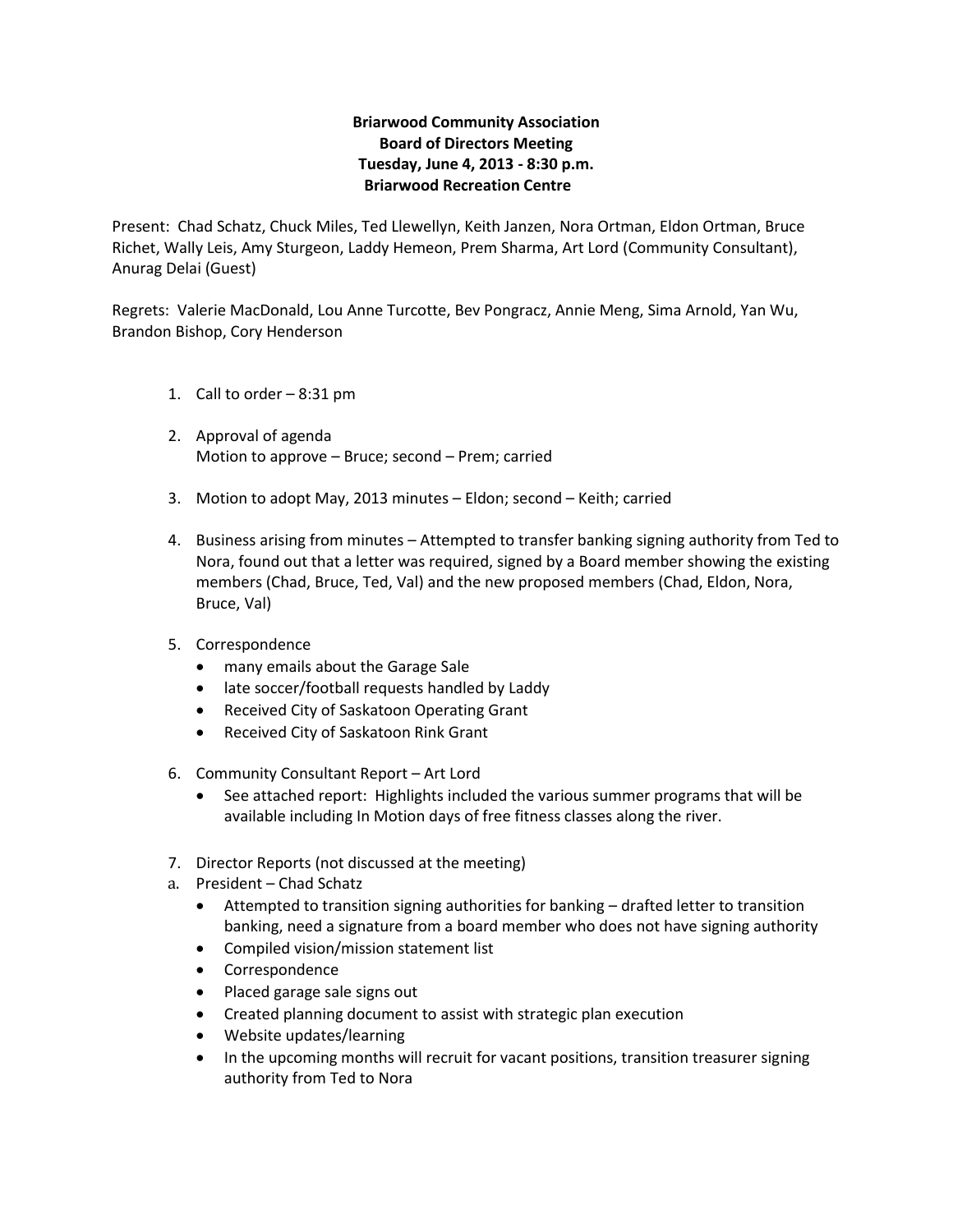- b. Past-president Tracey Kushniruk none
- c. Vice-president Eldon Ortman none
- d. Secretary Valerie MacDonald see correspondence
- e. Treasurer Nora Ortman report from Ted Llewellyn
- f. Indoor Program Coordinator Sima Arnold
	- Submitted the Fall Indoor Program for Leisure Guide
	- Contacted instructors and line up the classes for the Fall Programs. Val emailed me that there was a lady that was interested in teaching a class. I contacted her and gave her days that the Rec Ctr was available and I am still waiting to hear back from her.
- g. Team Sports Coordinator Laddy Hemeon
	- Kinder Soccer: all teams have started up and have received water bottles and t-shirts; two parents are handing out equipment for the kinder soccer teams to use on Tuesday and Wednesday; each week, notifying coaches if the games will be indoor or outdoors.
	- U6, U8 and U10 Soccer: all teams have been registered for the Mini FOS tournament. We had a total of 14 of the 16 teams register. Coaches have been notified of the tournament schedule for this weekend; submitted rosters for all of the players; all team photos have been taken for the U8 and U10 soccer teams to be given to the sponsors; water bottles have also been distributed to the players and coaches that attended the team photos; trying to collect sponsorship from one of the sponsors who agreed to sponsor a team.
	- Football: All teams have started and rosters have been submitted
	- Indoor Soccer and Fall Flag Football: Gave Sima indoor soccer and fall flag football information for the Leisure Guide
	- In the next few months will put in application for indoor sports; will pick up medals for soccer and football teams; hand out water bottles to U6 coaches and football coaches; collect equipment from coaches; submit pictures to be put up on the website and send thank you photos to sponsors
- h. Communications Coordinator Yan Wu (acting)
	- Updated website and put BCA Garage Sale notice on website and on Kijiji Saskatoon
- i. Civics Coordinator Bruce Richet
	- Finalized participation of Scouts in the Volunteer Pancake Breakfast. Working directly with Bev for set-up, cooking and clean-up.
	- Detailed list of community asset issues was forwarded to the General Manager City of Saskatoon Infrastructure Services for follow-up with Parks, Public Works, Roadways, Facilities and Strategic departments. Very little progress seen on the items identified. Regular correspondence continues with the City and Councillor Olauson.
	- Investigated entrance signage and manufacturer has provided cost quote of \$7,491 plus tax to produce four units. The cost of installation (pick-up, transport, holes and concrete) is in addition. Will approach the City of Saskatoon regarding placement and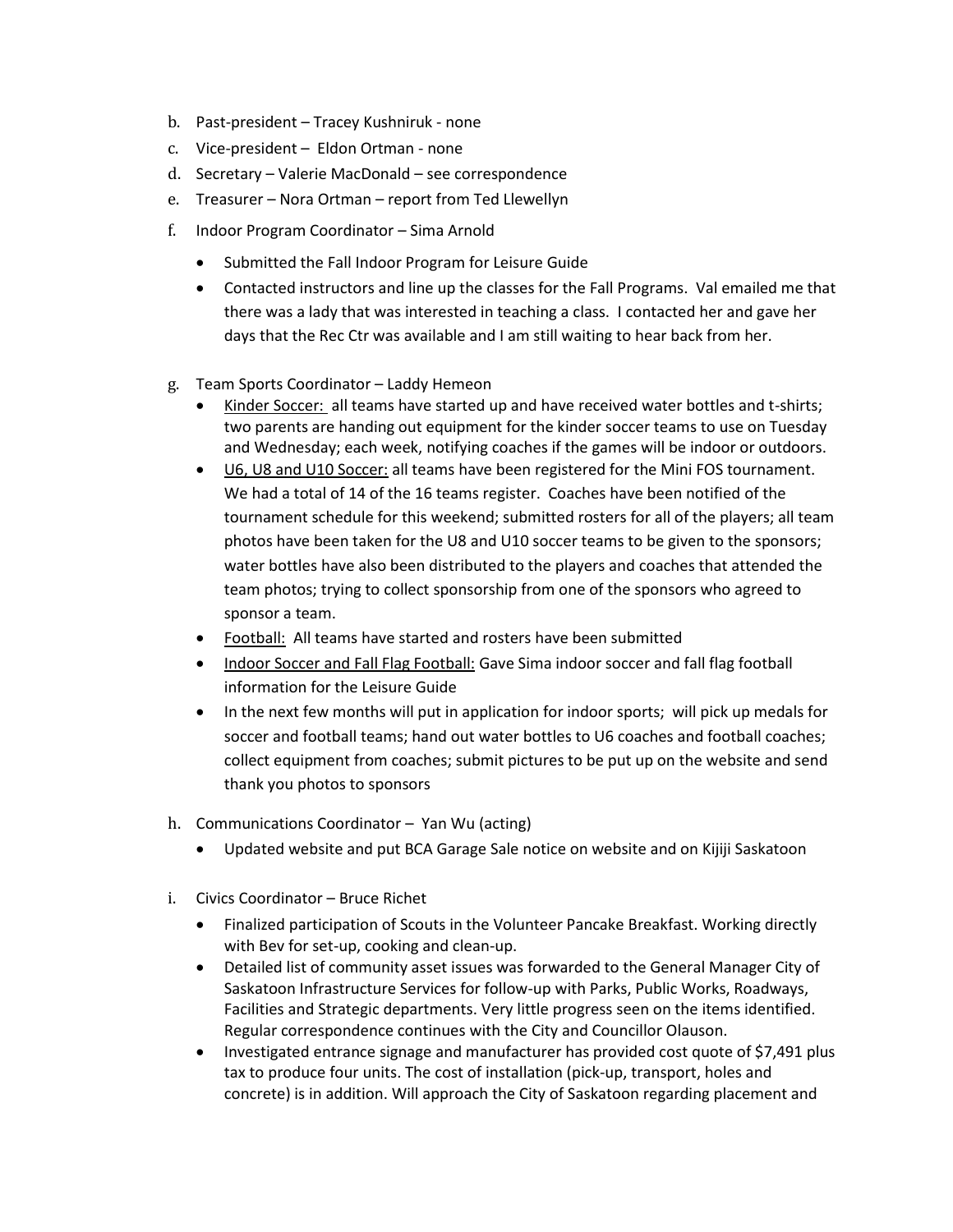any issues they might have on installation. Photo of a sample of the sign design is attached to this report.

- In the upcoming months plan to offer to meet with various Infrastructure Services departments to complete work plan; follow-up on entrance sign installation; follow-up with the City and Councillor Olauson regarding the budget approval and schedule for construction of the south side sidewalk on  $8<sup>th</sup>$  St.
- Concerned that the City makes no progress during the summer on the list of issues provided them.
- j. Parks and Green Space Coordinator Cory Henderson None
- k. Volunteer/Membership Coordinator Amy Sturgeon
- l. Rink Coordinator Chuck Miles
	- Reburbish sweeper about 75% completed; found replacement caster wheels and broom bristles; plan to finish sweeper repairs and put into storage
- m. Recreation Centre Lou Anne Turcotte
- n. Social Bev Pongracz
	- Started plans for Volunteer appreciation BBQ sent out e-invitation to Board members asking to forward to all volunteers and have received 47 confirmations so far.
	- Started plans for Briarwood Day in the Park contacted Apollo Jump to reserve jumps; contacted Warren the Balloon Guy who is unable to attend – needs 10 months notice!
	- Upcoming plans: Volunteer Appreciation pancake breakfast in June
	- September Sunday in the Park
	- December Children's Christmas Party with the Wacky Wizard and Adult Christmas Party – microbrewery wine and cheese
	- Motion: that September 8<sup>th</sup> 2014 be the date for the BCA BBQ
- o. Director-at-large Prem Sharma None
- p. Director-at-large Brandon Bishop None
- q. Director-at-large Keith Janzen None
- r. Director-at-large Annie Meng None
- s. Director-at-large Wally Leis None
- 8. New Business vote on any motions
	- *Motion* to purchase permanent signage for entrances to advertise events and inform the community (subject to City of Saskatoon approval) not to exceed \$7500 for the purchase and \$1000 for the installation – Ted; second - Chad; carried.
- 9. Strategic Plan Development Vision statement adopted by majority vote: "An inclusive, vibrant, safe caring community"

Mission statement adopted by majority vote: "Enrich the quality of life for the Briarwood Community through sport, culture and recreation"